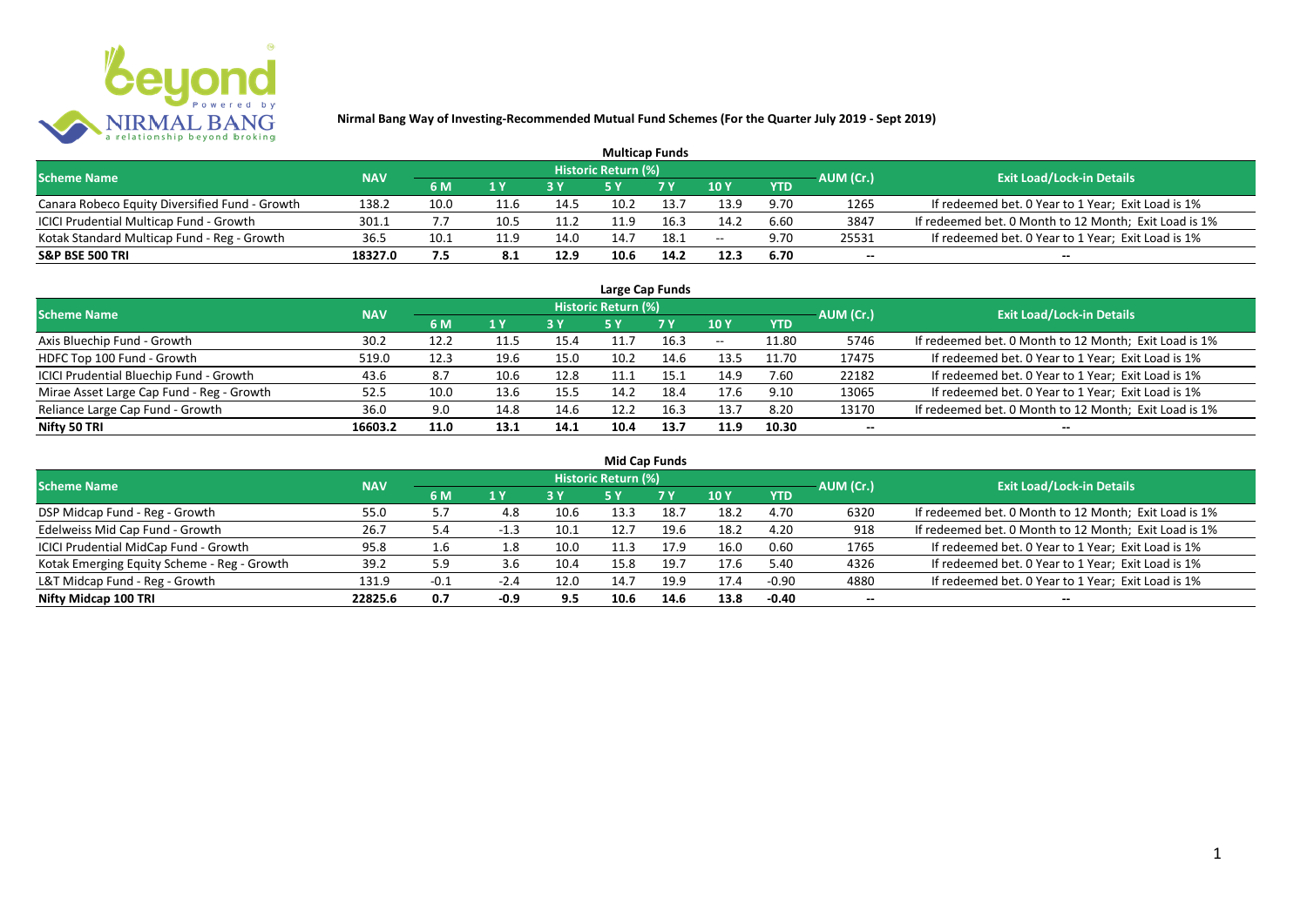

| Large & Midcap                                   |            |     |                         |      |                            |      |      |            |           |                                                    |  |  |  |
|--------------------------------------------------|------------|-----|-------------------------|------|----------------------------|------|------|------------|-----------|----------------------------------------------------|--|--|--|
| <b>Scheme Name</b>                               | <b>NAV</b> |     |                         |      | <b>Historic Return (%)</b> |      |      |            | AUM (Cr.) | <b>Exit Load/Lock-in Details</b>                   |  |  |  |
|                                                  |            | 6 M | $\mathbf{A} \mathbf{V}$ |      |                            | 7 V  | 10Y  | <b>YTD</b> |           |                                                    |  |  |  |
| Canara Robeco Emerging Equities - Growth         | 94.9       |     |                         | 14.0 | 16.3                       | 22.1 | 21.3 | 6.60       | 4890      | If redeemed bet. 0 Year to 1 Year; Exit Load is 1% |  |  |  |
| Invesco India Growth Opportunities Fund - Growth | 34.6       |     |                         | 13.5 | 12.6                       |      | 14.3 | 5.50       | 1434      | If redeemed bet. 0 Year to 1 Year; Exit Load is 1% |  |  |  |
| NIFTY Large Midcap 250 TRI                       | 7321.9     | 5.6 |                         | 13.0 | 11.8                       | 16.0 | 13.6 | 4.70       | $- -$     | $- -$                                              |  |  |  |

| <b>Focused Funds</b>             |            |     |     |      |                     |      |       |            |           |                                                       |  |  |  |
|----------------------------------|------------|-----|-----|------|---------------------|------|-------|------------|-----------|-------------------------------------------------------|--|--|--|
| <b>Scheme Name</b>               | <b>NAV</b> |     |     |      | Historic Return (%) |      |       |            | AUM (Cr.) | <b>Exit Load/Lock-in Details</b>                      |  |  |  |
|                                  |            | 6 M | 1 V |      | cν                  | 7 V  | 10 Y  | <b>YTD</b> |           |                                                       |  |  |  |
| Axis Focused 25 Fund - Growth    | 28.9       | 8.8 |     | ذ.16 | 14.1                | 16.1 | $- -$ | 7.60       | 7978      | If redeemed bet. 0 Month to 12 Month; Exit Load is 1% |  |  |  |
| SBI Focused Equity Fund - Growth | 146.4      |     |     | 14.4 | 14.3                |      | 19.3  | 10.80      | 4634      | If redeemed bet. 0 Year to 1 Year; Exit Load is 1%    |  |  |  |
| <b>S&amp;P BSE 500</b>           | 15429.6    | 6.9 | 6.8 | 11.6 | 9.2                 | 12.6 | 10.7  | 6.10       | $- -$     | $- -$                                                 |  |  |  |

|                                                |            |        |         |                     |      | <b>Small Cap Funds</b> |       |            |           |                                                    |
|------------------------------------------------|------------|--------|---------|---------------------|------|------------------------|-------|------------|-----------|----------------------------------------------------|
| <b>Scheme Name</b>                             | <b>NAV</b> |        |         | Historic Return (%) |      |                        |       |            | AUM (Cr.) | <b>Exit Load/Lock-in Details</b>                   |
|                                                |            | 6 M    |         |                     |      |                        | 10Y   | <b>YTD</b> |           |                                                    |
| Franklin India Smaller Companies Fund - Growth | 53.1       |        | $-5.8$  | b.b                 | 13.0 | 21.5                   | 18.8  | 1.20       | 7577      | If redeemed bet. 0 Year to 1 Year; Exit Load is 1% |
| HDFC Small Cap Fund - Growth                   | 42.4       | $-0.3$ |         | 14.5                | 14.6 | 17.8                   | 15.9  | $-0.40$    | 8403      | If redeemed bet. 0 Year to 1 Year; Exit Load is 1% |
| L&T Emerging Businesses Fund - Reg - Growth    | 23.8       | -3.8   | -6.8    | 13.3                | 14.4 | $\sim$                 | $- -$ | -4.30      | 6177      | If redeemed bet. 0 Year to 1 Year; Exit Load is 1% |
| Nifty Smallcap 100 TRI                         | 7588.7     | $-2.6$ | $-11.7$ | 3.1                 | 3.5  | 10.4                   | 10.1  | $-3.10$    | $- -$     | --                                                 |

# **ELSS Schemes (Tax Saving u/s 80-C)**

| <b>Scheme Name</b>                            | <b>NAV</b> |      |                         | <b>Historic Return (%)</b> |               |            |               |            | AUM (Cr.) | Exit Load/Lock-in Details |
|-----------------------------------------------|------------|------|-------------------------|----------------------------|---------------|------------|---------------|------------|-----------|---------------------------|
|                                               |            | 6 M  | $\mathbf{1} \mathbf{V}$ |                            | <b>5 Y</b>    | <b>7 Y</b> | 10Y           | <b>YTD</b> |           |                           |
| Aditya Birla Sun Life Tax Relief 96 - Growth  | 31.1       | 1.6  | -0.1                    | 11.2                       | 13.3          | 17.5       | 13.9          | 0.50       | 8913      | Nil                       |
| Axis Long Term Equity Fund - Growth           | 46.6       | 9.4  | 8.5                     | 13.9                       | 14.6          | 20.2       | $\sim$ $\sim$ | 8.60       | 19817     | Nil                       |
| IDFC Tax Advantage (ELSS) Fund - Reg - Growth | 57.3       | 7.4  | 2.9                     | 13.2                       | 12.7          | 17.3       | 15.5          | 6.20       | 2063      | Nil                       |
| Invesco India Tax Plan - Growth               | 51.9       | 6.7  | 5.0                     | 12.4                       | 12.8          | 17.1       | 16.2          | 6.00       | 870       | Nil                       |
| Mirae Asset Tax Saver Fund - Reg - Growth     | 18.2       | 10.0 | 13.7                    | 18.8                       | $\sim$ $\sim$ | $- -$      | $- -$         | 8.80       | 2112      | Nil                       |
| <b>S&amp;P BSE 200 TRI</b>                    | 5918.5     | 8.3  | 9.8                     | 13.4                       | 10.8          | 14.3       | 12.3          | 7.50       | $- -$     | $- -$                     |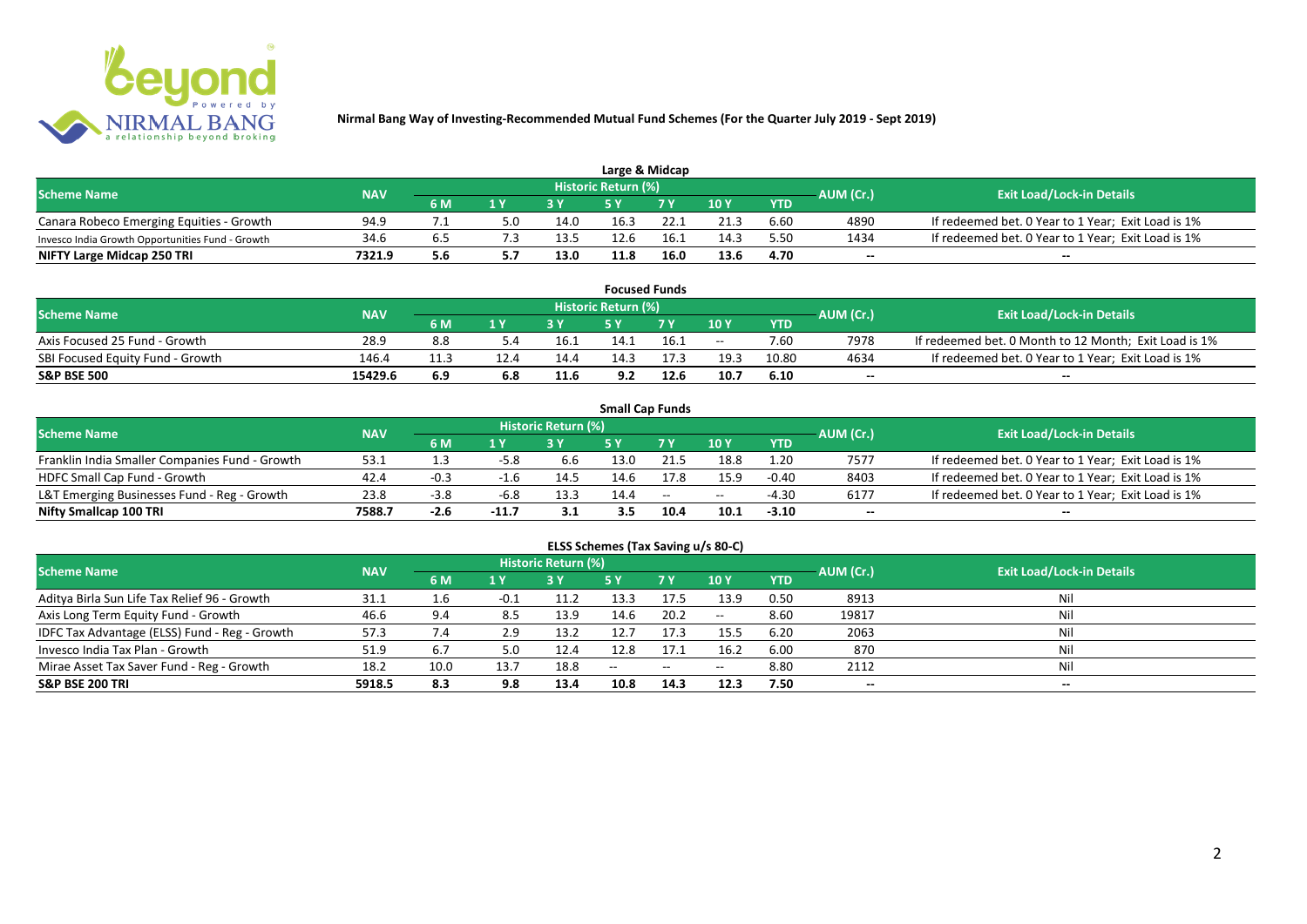

| <b>Contra/Value Fund</b>                  |            |     |     |                     |      |                |        |            |           |                                                    |  |  |  |
|-------------------------------------------|------------|-----|-----|---------------------|------|----------------|--------|------------|-----------|----------------------------------------------------|--|--|--|
| <b>Scheme Name</b>                        | <b>NAV</b> |     |     | Historic Return (%) |      |                |        |            | AUM (Cr.) | <b>Exit Load/Lock-in Details</b>                   |  |  |  |
|                                           |            | 6 M |     |                     |      | 7 <sub>Y</sub> | $-10Y$ | <b>YTD</b> |           |                                                    |  |  |  |
| Kotak India EQ Contra Fund - Reg - Growth | 53.6       | 8.1 | 8.0 | 14.5                |      | 14.            | 13.2   | 7.10       | 853       | If redeemed bet. 0 Year to 1 Year; Exit Load is 1% |  |  |  |
| Invesco India Contra Fund - Growth        | 48.4       | 5.2 | 6.0 | 14.4                | 13.9 | 18.0           | 15.7   | 4.60       | 3929      | If redeemed bet. 0 Year to 1 Year; Exit Load is 1% |  |  |  |
| UTI Value Opportunities Fund - Growth     | 61.7       | 6.4 | 4.4 | 9.1                 |      |                | 12.4   | 5.60       | 4571      | If redeemed bet. 0 Year to 1 Year; Exit Load is 1% |  |  |  |
| <b>S&amp;P BSE 500 TRI</b>                | 18327.0    | 7.5 | 8.1 | 12.9                | 10.6 | 14.2           | 12.3   | 6.70       | $-$       | $- -$                                              |  |  |  |

| Sector/Thematic                                                           |            |        |        |                            |            |           |            |            |           |                                                    |  |  |  |
|---------------------------------------------------------------------------|------------|--------|--------|----------------------------|------------|-----------|------------|------------|-----------|----------------------------------------------------|--|--|--|
| <b>Scheme Name</b>                                                        | <b>NAV</b> |        |        | <b>Historic Return (%)</b> |            |           |            |            | AUM (Cr.) | <b>Exit Load/Lock-in Details</b>                   |  |  |  |
|                                                                           |            | 6 M    | 1 Y    | <b>3Y</b>                  | <b>5 Y</b> | <b>7Y</b> | 10Y        | <b>YTD</b> |           |                                                    |  |  |  |
| Canara Robeco Consumer Trends Fund - Reg - Growth                         | 39.7       | 6.3    | 7.1    | 14.1                       | 14.4       | 16.8      | $- -$      | 5.50       | 335       | If redeemed bet. 0 Year to 1 Year; Exit Load is 1% |  |  |  |
| Mirae Asset Great Consumer Fund - Growth                                  | 34.7       | 2.9    | 6.2    | 15.8                       | 14.1       | 17.6      | $\sim$ $-$ | 1.30       | 777       | If redeemed bet. 0 Year to 1 Year; Exit Load is 1% |  |  |  |
| <b>ICICI Prudential Technology Fund - Growth</b>                          | 58.9       | 3.6    | 5.8    | 12.3                       | 12.1       | 17.5      | 20.3       | 3.90       | 456       | If redeemed bet. 0 Day to 15 Day; Exit Load is 1%  |  |  |  |
| Reliance Pharma Fund - Growth                                             | 142.1      | $-4.5$ | $-0.4$ | 1.5                        | 7.6        | 13.4      | 18.6       | $-4.90$    | 2492      | If redeemed bet. 0 Year to 1 Year; Exit Load is 1% |  |  |  |
| ICICI Prudential Banking and Financial Services Fund -<br>Retail - Growth | 68.9       | 13.4   | 20.3   | 19.3                       | 17.2       | 21.4      | 19.2       | 13.20      | 3299      | If redeemed bet. 0 Day to 15 Day; Exit Load is 1%  |  |  |  |
| Reliance Banking Fund - Growth                                            | 298.3      | 12.8   | 14.7   | 18.4                       | 14.5       | 17.5      | 17.3       | 12.60      | 3203      | If redeemed bet. 0 Year to 1 Year; Exit Load is 1% |  |  |  |
| <b>S&amp;P BSE 500 TRI</b>                                                | 18327.0    | 7.5    | 8.1    | 12.9                       | 10.6       | 14.2      | 12.3       | 6.70       |           | --                                                 |  |  |  |

| <b>Dynamic Asset Allocation Funds</b>            |            |     |      |                            |               |               |       |            |                          |                                                         |  |  |  |
|--------------------------------------------------|------------|-----|------|----------------------------|---------------|---------------|-------|------------|--------------------------|---------------------------------------------------------|--|--|--|
| <b>Scheme Name</b>                               | <b>NAV</b> |     |      | <b>Historic Return (%)</b> |               |               |       |            | AUM (Cr.)                | <b>Exit Load/Lock-in Details</b>                        |  |  |  |
|                                                  |            | 6 M | 1 Y  | 3 Y                        | 5 Y           | .7 Y          | 10Y   | <b>YTD</b> |                          |                                                         |  |  |  |
| ICICI Prudential Balanced Advantage Fund - Reg - | 36.3       |     |      | 9.5                        | 10.1          |               | 13.1  |            |                          |                                                         |  |  |  |
| Growth                                           |            | 6.0 | 9.0  |                            |               | 13.5          |       | 5.50       | 29105                    | If redeemed bet. 0 Year to 1 Year; Exit Load is 1%      |  |  |  |
| Invesco India Dynamic Equity Fund - Growth       | 29.5       | 7.0 | 3.8  | 10.2                       | 9.5           | 13.6          | 12.8  | 6.80       | 995                      | If redeemed bet. 0 Month to 3 Month; Exit Load is 0.25% |  |  |  |
| Reliance Balanced Advantage Fund - Growth        | 92.8       | 7.0 | 9.4  | 11.7                       | 9.6           | 13.8          | 12.6  | 6.70       | 1876                     | If redeemed bet. 0 Month to 12 Month; Exit Load is 1%   |  |  |  |
| SBI Dynamic Asset Allocation Fund - Reg - Growth | 13.5       | 3.0 | 3.5  | 8.1                        | $\sim$ $\sim$ | $\sim$ $\sim$ | $- -$ | 3.10       | 669                      | If redeemed bet. 0 Month to 12 Month; Exit Load is 1%   |  |  |  |
| NIFTY 50 Hybrid Composite Debt 65:35 Index       | 10197.6    | 9.3 | 12.8 | 12.0                       | 10.0          | 12.1          | 10.7  | 8.80       | $\overline{\phantom{a}}$ | $- -$                                                   |  |  |  |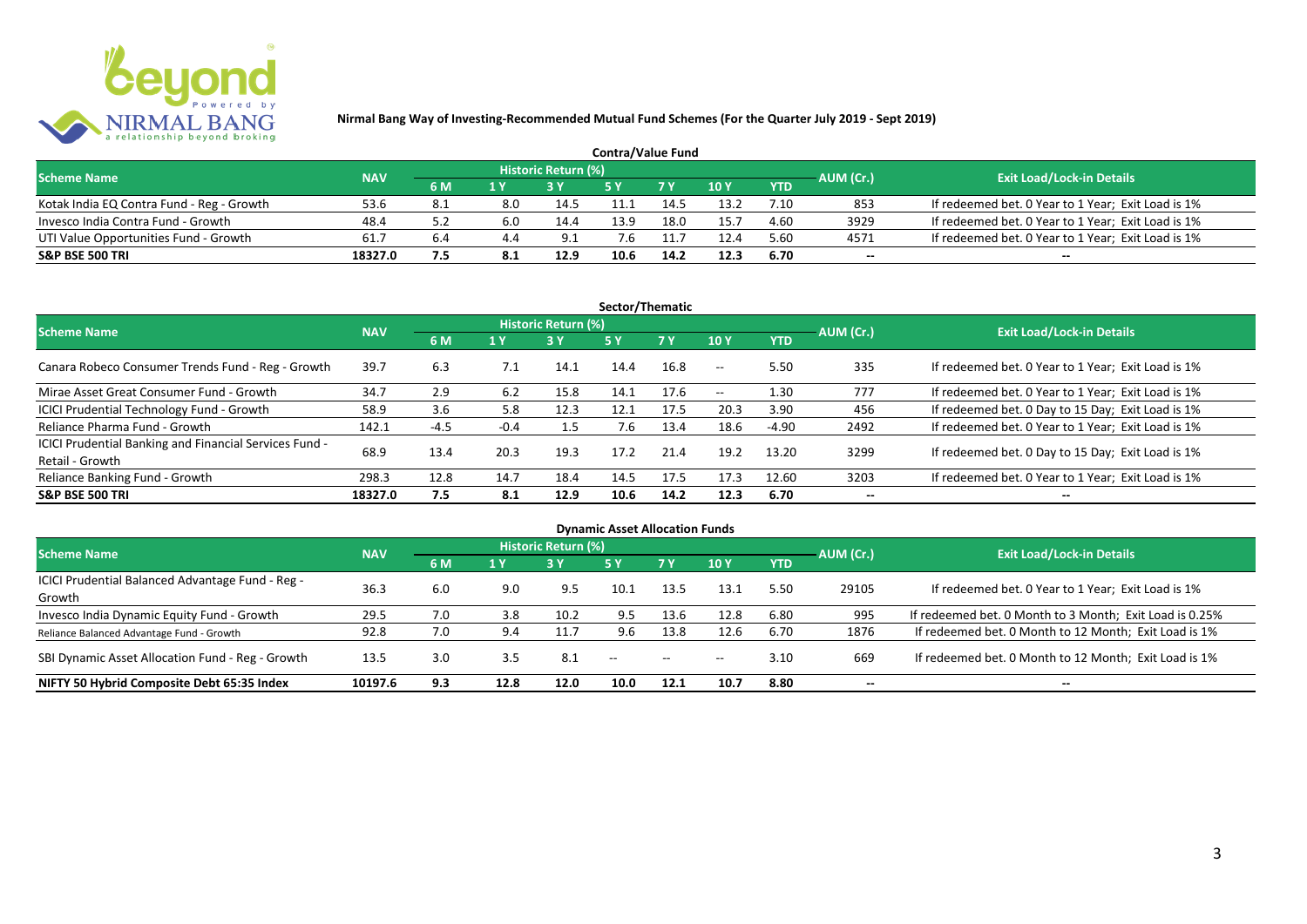

| <b>Hybrid Aggressive</b>                        |            |      |                         |                            |               |                          |       |            |           |                                                       |  |  |  |
|-------------------------------------------------|------------|------|-------------------------|----------------------------|---------------|--------------------------|-------|------------|-----------|-------------------------------------------------------|--|--|--|
| <b>Scheme Name</b>                              | <b>NAV</b> |      |                         | <b>Historic Return (%)</b> |               |                          |       |            | AUM (Cr.) | <b>Exit Load/Lock-in Details</b>                      |  |  |  |
|                                                 |            | 6 M  | $\mathbf{1} \mathbf{V}$ |                            | <b>5 Y</b>    | 7 Y                      | 10Y   | <b>YTD</b> |           |                                                       |  |  |  |
| HDFC Hybrid Equity Fund - Growth                | 55.2       | 7.6  | 9.9                     | 9.3                        | 6.5           |                          | 11.4  | 7.40       | 22665     | If redeemed bet. 0 Year to 1 Year; Exit Load is 1%    |  |  |  |
| ICICI Prudential Equity & Debt Fund - Growth    | 137.5      | -8.1 | 11.3                    | 11.9                       | 11.8          | 16.0                     | 15.1  | 7.40       | 26036     | If redeemed bet. 0 Year to 1 Year; Exit Load is 1%    |  |  |  |
| Mirae Asset Hybrid - Equity Fund - Reg - Growth | 15.2       | 8.9  | 12.9                    | 13.1                       | $\sim$ $\sim$ | $\overline{\phantom{a}}$ | $- -$ | 8.30       | 2038      | If redeemed bet. 0 Year to 1 Year; Exit Load is 1%    |  |  |  |
| SBI Equity Hybrid Fund - Growth                 | 138.7      | 8.4  | 11.5                    | 11.3                       | 12.2          | 16.4                     | 13.0  | 8.10       | 30028     | If redeemed bet. 0 Month to 12 Month; Exit Load is 1% |  |  |  |
| Canara Robeco Equity Hybrid Fund - Growth       | 162.5      | 8.3  | 10.4                    | 11.8                       | 11.4          | 14.1                     | 13.8  | 8.00       | 2242      | If redeemed bet. 0 Year to 1 Year; Exit Load is 1%    |  |  |  |
| NIFTY 50 Hybrid Composite Debt 65:35 Index      | 10197.6    | 9.3  | 12.8                    | 12.0                       | 10.0          | 12.1                     | 10.7  | 8.80       | $- -$     | $- -$                                                 |  |  |  |

| <b>Arbitrage Fund</b>                      |            |     |     |                            |     |  |     |      |           |                                                         |  |  |  |
|--------------------------------------------|------------|-----|-----|----------------------------|-----|--|-----|------|-----------|---------------------------------------------------------|--|--|--|
| <b>Scheme Name</b>                         | <b>NAV</b> |     |     | <b>Historic Return (%)</b> |     |  |     |      | AUM (Cr.) | <b>Exit Load/Lock-in Details</b>                        |  |  |  |
|                                            |            | 1 M | 3 M | 6 M                        |     |  | 2 V | YTD  |           |                                                         |  |  |  |
| IDFC Arbitrage Fund - Reg - Growth         | 23.7       |     |     | 6.6                        | 6.5 |  |     | 6.80 | 4643      | If redeemed bet. 0 Month to 1 Month; Exit Load is 0.25% |  |  |  |
| Kotak Equity Arbitrage Fund - Reg - Growth | 26.9       |     |     | b.4                        | 6.4 |  |     | 6.50 | 13360     | If redeemed bet. 0 Day to 30 Day; Exit Load is 0.25%    |  |  |  |
| Reliance Arbitrage Fund - Growth           | 19.3       | 4.9 |     | .b.                        | 6.5 |  |     | 6.70 | 8535      | If redeemed bet. 0 Month to 1 Month; Exit Load is 0.25% |  |  |  |

|                                          |            |       |     |                     |               | <b>Equity Saver</b>                                 |       |            |           |                                                       |
|------------------------------------------|------------|-------|-----|---------------------|---------------|-----------------------------------------------------|-------|------------|-----------|-------------------------------------------------------|
| <b>Scheme Name</b>                       | <b>NAV</b> |       |     | Historic Return (%) |               |                                                     |       |            |           | <b>Exit Load/Lock-in Details</b>                      |
|                                          |            | 6 M   | 1 Y |                     |               | 7 <sub>V</sub>                                      | 10Y   | <b>YTD</b> | AUM (Cr.) |                                                       |
| Axis Equity Saver Fund - Reg - Growth    | 13.0       | 5.2   | ხ.5 | 8.2                 | $- -$         | $\hspace{0.1mm}-\hspace{0.1mm}-\hspace{0.1mm}$      | $- -$ | 5.10       | 769       | If redeemed bet. 0 Month to 12 Month; Exit Load is 1% |
| HDFC Equity Savings Fund - Growth        | 37.5       | 5.9   | 8.3 | 10.1                | 8.3           | 9.4                                                 | 9.8   | 5.60       | 5614      | If redeemed bet. 0 Year to 1 Year; Exit Load is 1%    |
| Kotak Equity Savings Fund - Reg - Growth | 14.4       | 4.2   | 6.4 | 8.3                 | $\sim$ $\sim$ | $\hspace{0.05cm} -\hspace{0.05cm} -\hspace{0.05cm}$ | $- -$ | 4.00       | 2158      | If redeemed bet. 0 Year to 1 Year; Exit Load is 1%    |
| CRISIL Hybrid 50+50 - Moderate Index*    | $- -$      | $- -$ |     | --                  | --            | $- -$                                               |       | --         | --        | $- -$                                                 |

|                                           |            |           |     |                     |     | <b>Liquid Funds</b>      |            |                 |           |                                  |
|-------------------------------------------|------------|-----------|-----|---------------------|-----|--------------------------|------------|-----------------|-----------|----------------------------------|
| <b>Scheme Name</b>                        | <b>NAV</b> |           |     | Historic Return (%) |     |                          | <b>YTM</b> | Avg             | AUM (Cr.) | <b>Exit Load/Lock-in Details</b> |
|                                           |            | <b>1W</b> | 2 W | 1 M                 | 3 M | 1Y                       |            | <b>Maturity</b> |           |                                  |
| Axis Liquid Fund - Growth                 | 2102.2     | 6.7       | 6.6 | 6.7                 | 7.0 |                          | 6.8        | 0.10            | 32993     | Nil                              |
| IDFC Cash Fund - Reg - Growth             | 2296.6     | 6.7       | 6.3 | 6.4                 | 6.8 | 7.3                      | 6.9        | 0.05            | 13185     | Nil                              |
| Kotak Liquid Scheme - Reg - Growth        | 3839.3     | 6.9       | 6.5 | 6.6                 | 6.9 | 7.4                      | 6.8        | 0.10            | 31694     | Nil                              |
| Mirae Asset Cash Management Fund - Growth | 1985.0     | 6.8       |     | 6.5                 | 6.9 | 7.4                      | 6.9        | 0.07            | 3328      | Nil                              |
| <b>CRISIL Liquid Fund Index</b>           | $-$        | 7.4       | 6.6 | 6.9                 | 7.1 | $\overline{\phantom{a}}$ | $- -$      | $- -$           | $- -$     | $- -$                            |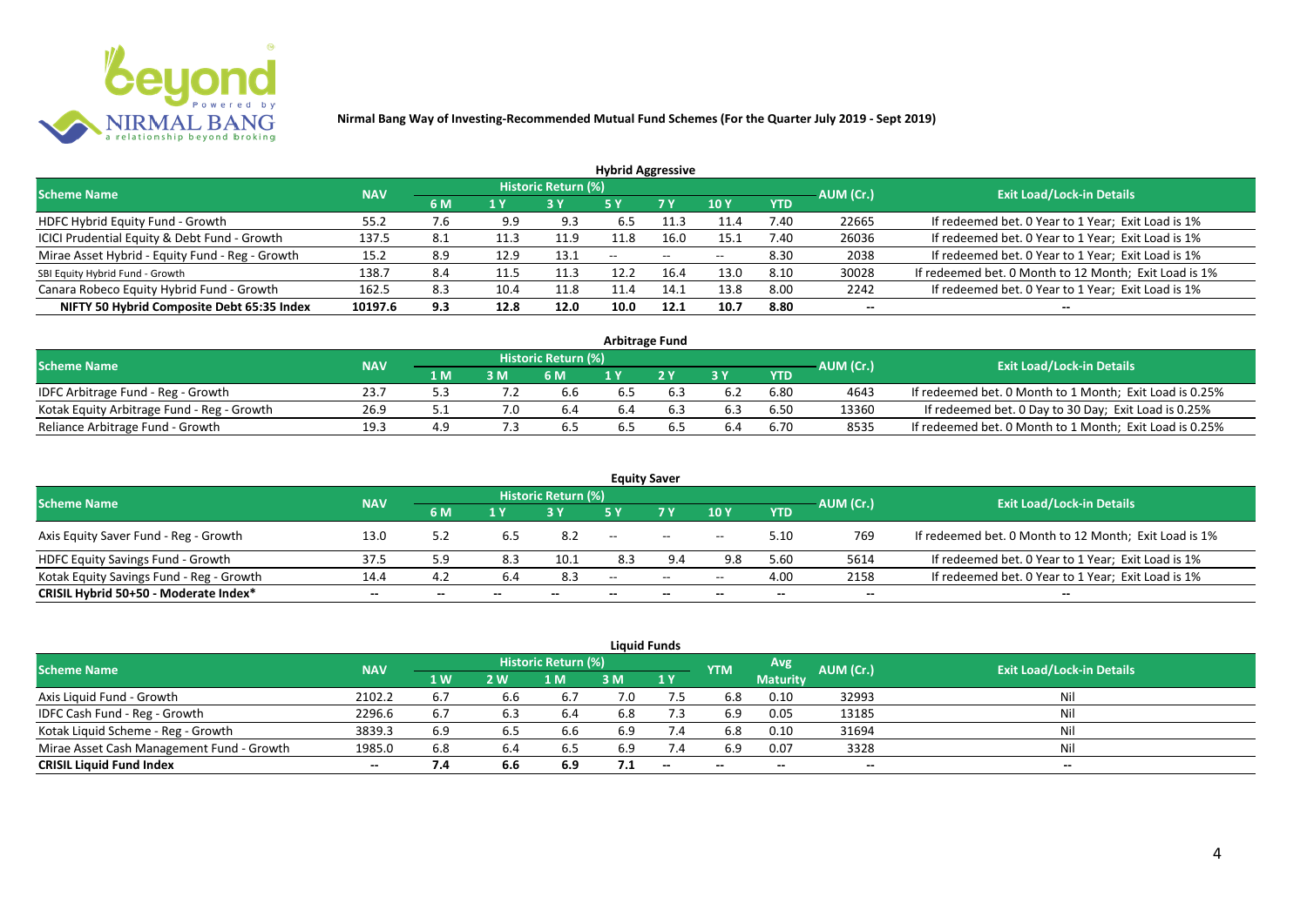

|                                               |            |       |     |                            |       | <b>Ultra Short Fund</b>       |            |                 |           |                                  |
|-----------------------------------------------|------------|-------|-----|----------------------------|-------|-------------------------------|------------|-----------------|-----------|----------------------------------|
| <b>Scheme Name</b>                            | <b>NAV</b> |       |     | <b>Historic Return (%)</b> |       |                               | <b>YTM</b> | Avg             | AUM (Cr.) | <b>Exit Load/Lock-in Details</b> |
|                                               |            | '1 M. | 3 M | 6 M                        |       | $\overline{3}$ $\overline{Y}$ |            | <b>Maturity</b> |           |                                  |
| HDFC Ultra Short Term Fund - Reg - Growth     | 10.7       | 5.8   | 6.9 | 8.0                        | $- -$ | $- -$                         |            | 0.41            | 6196      | Ni!                              |
| IDFC Ultra Short Term Fund - Reg - Growth     | 10.8       | 6.3   |     | 8.2                        | $- -$ | $- -$                         | ∕.0        | 0.37            | 2549      | Nil                              |
| SBI Magnum Ultra Short Duration Fund - Growth | 4222.9     | 5.8   |     | 8.0                        | 8.2   |                               |            | 0.49            | 8691      | Nil                              |
| <b>NIFTY Ultra Short Duration Debt Index</b>  | 3857.6     | 6.9   | 7.6 | -8.1                       | 8.3   | 7.6                           | $- -$      | $- -$           | $\sim$    | $- -$                            |

| <b>Money Market Fund</b>                                   |            |     |     |                          |     |                          |            |                 |           |                                  |  |  |  |  |
|------------------------------------------------------------|------------|-----|-----|--------------------------|-----|--------------------------|------------|-----------------|-----------|----------------------------------|--|--|--|--|
| <b>Scheme Name</b>                                         | <b>NAV</b> |     |     | Historic Return (%)      |     |                          | <b>YTM</b> | Avg             | AUM (Cr.) | <b>Exit Load/Lock-in Details</b> |  |  |  |  |
|                                                            |            | 1 M | 3 M | 6 M                      | 1Y  | 3Y                       |            | <b>Maturity</b> |           |                                  |  |  |  |  |
| Aditya Birla Sun Life Money Manager Fund - Reg -<br>Growth | 255.2      | 5.9 | 7.2 | 8.2                      | 8.4 | 7.5                      |            | 0.59            | 11117     | Nil                              |  |  |  |  |
| ICICI Prudential Money Market Fund - Reg - Growth          | 263.8      | 6.1 | 7.2 | 8.1                      | 8.1 | 7.3                      | 7.2        | 0.47            | 8992      | Nil                              |  |  |  |  |
| Reliance Money Market Fund - Growth                        | 2879.2     | 6.3 | 7.5 | 8.3                      | 8.4 | 7.4                      | 7.1        | 0.46            | 3278      | Nil                              |  |  |  |  |
| UTI Money Market Fund - Reg - Growth                       | 2140.0     | 6.0 | 7.2 | 8.2                      | 8.3 | 7.4                      | 7.2        | 0.47            | 7578      | Nil                              |  |  |  |  |
| <b>CRISIL Liquid Fund Index</b>                            | $- -$      | 6.9 | 7.1 | $\overline{\phantom{a}}$ | --  | $\overline{\phantom{a}}$ | $- -$      | $- -$           | --        | $- -$                            |  |  |  |  |

| <b>Short Term Fund</b>                          |            |     |     |                            |     |     |            |                 |           |                                  |  |  |  |  |
|-------------------------------------------------|------------|-----|-----|----------------------------|-----|-----|------------|-----------------|-----------|----------------------------------|--|--|--|--|
| <b>Scheme Name</b>                              | <b>NAV</b> |     |     | <b>Historic Return (%)</b> |     |     | <b>YTM</b> | Avg             | AUM (Cr.) | <b>Exit Load/Lock-in Details</b> |  |  |  |  |
|                                                 |            | 1 M | 3M  | 6 M                        |     | 3 Y |            | <b>Maturity</b> |           |                                  |  |  |  |  |
| HDFC Short Term Debt Fund - Growth              | 21.1       |     | 6.8 | 8.8                        | 8.7 |     | 7.9        | 2.08            | 7956      | Nil                              |  |  |  |  |
| IDFC Bond Fund - Short Term Plan - Reg - Growth | 38.7       |     |     | ΩC                         | 9.0 |     |            | 1.99            | 7525      | Nil                              |  |  |  |  |
| Kotak Bond Short Term Plan - Reg - Growth       | 35.5       | 4.4 | 6.8 | 9.4                        | 8.9 |     |            | 2.74            | 8993      | Nil                              |  |  |  |  |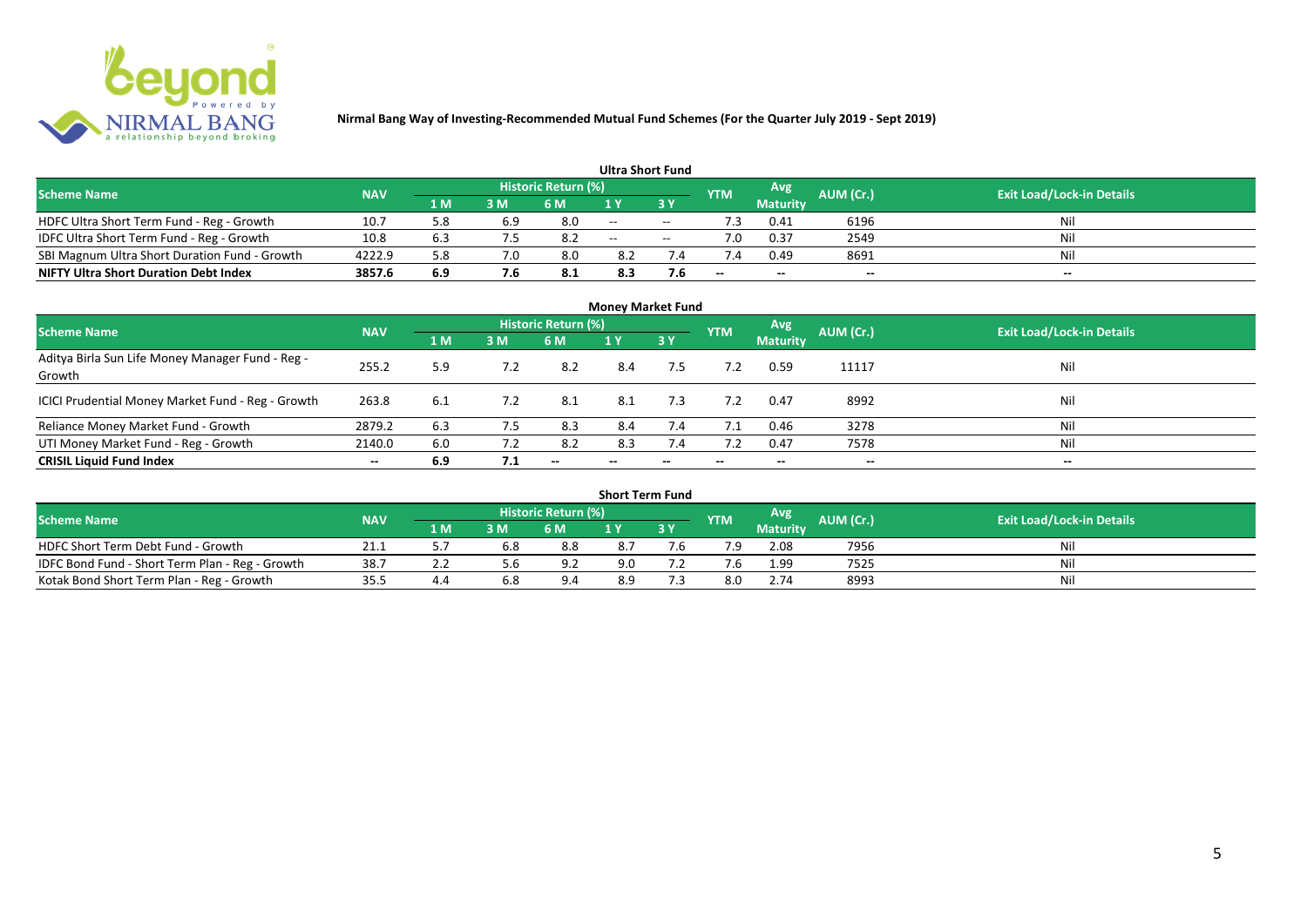

| <b>Low Duration Fund</b>                  |            |     |     |                            |     |  |            |          |           |                                  |  |  |  |  |
|-------------------------------------------|------------|-----|-----|----------------------------|-----|--|------------|----------|-----------|----------------------------------|--|--|--|--|
| <b>Scheme Name</b>                        | <b>NAV</b> |     |     | <b>Historic Return (%)</b> |     |  | <b>YTM</b> | Avg      | AUM (Cr.) | <b>Exit Load/Lock-in Details</b> |  |  |  |  |
|                                           |            | 1 M | 3 M | 6 M                        | 1 Y |  |            | Maturity |           |                                  |  |  |  |  |
| <b>HDFC Low Duration Fund - Growth</b>    | 39.8       |     | 6.6 | 7 Q                        |     |  |            | 0.96     | 15997     | Nil                              |  |  |  |  |
| Canara Robeco Savings Fund - Reg - Growth | 29.8       |     | 6.8 | 8.2                        | 7.9 |  |            | 0.89     | 1020      | Nil                              |  |  |  |  |
| IDFC Low Duration Fund - Reg - Growth     | 27.0       | 4.9 | b.b | 8.2                        | 8.2 |  |            | 0.80     | 3571      | Nil                              |  |  |  |  |

| <b>Banking &amp; PSU Bond Funds</b>                                                                                                  |      |     |     |      |      |     |     |                 |      |     |  |  |  |  |
|--------------------------------------------------------------------------------------------------------------------------------------|------|-----|-----|------|------|-----|-----|-----------------|------|-----|--|--|--|--|
| Historic Return (%)<br>Avg<br><b>AUM (Cr.)</b><br><b>Exit Load/Lock-in Details</b><br><b>Scheme Name</b><br><b>NAV</b><br><b>YTM</b> |      |     |     |      |      |     |     |                 |      |     |  |  |  |  |
|                                                                                                                                      |      | 1 M | 3M  | 6 M  |      | 3Y  |     | <b>Maturity</b> |      |     |  |  |  |  |
| HDFC Banking and PSU Debt Fund - Reg - Growth                                                                                        | 15.3 |     | 6.6 | 9.4  | 9.3  |     | 8.3 | 2.68            | 3123 | Nil |  |  |  |  |
| Kotak Banking and PSU Debt Fund - Reg - Growth                                                                                       | 43.4 | b.  | 9.6 | 10.9 | 10.1 | 8.0 | 7.9 | 4.61            | 1617 | Nil |  |  |  |  |
| IDFC Banking & PSU Debt Fund - Reg - Growth                                                                                          | 16.4 | 0.8 |     | 10.8 | 10.4 |     |     | 3.70            | 6126 | Ni  |  |  |  |  |

| <b>Corporate Bond Funds</b>                                                                                                   |        |     |     |      |      |     |     |                 |       |     |  |  |  |  |
|-------------------------------------------------------------------------------------------------------------------------------|--------|-----|-----|------|------|-----|-----|-----------------|-------|-----|--|--|--|--|
| Historic Return (%)<br>Avg<br>AUM (Cr.)<br><b>Exit Load/Lock-in Details</b><br><b>Scheme Name</b><br><b>NAV</b><br><b>YTM</b> |        |     |     |      |      |     |     |                 |       |     |  |  |  |  |
|                                                                                                                               |        | 1 M | 3 M | 6 M  |      | 3Y  |     | <b>Maturity</b> |       |     |  |  |  |  |
| ICICI Prudential Corporate Bond Fund - Reg - Growth                                                                           | 19.5   | 4.8 |     | 9.7  | 8.8  | 7.6 | 7.9 | 2.38            | 7088  | Nil |  |  |  |  |
| HDFC Corporate Bond Fund - Growth                                                                                             | 21.3   | 6.3 | 8.3 | 10.8 | 10.0 |     | 7.9 | 3.89            | 12321 | Nil |  |  |  |  |
| Kotak Corporate Bond Fund - Std - Growth                                                                                      | 2520.6 | 3.0 |     | 9.1  | 8.8  |     | 7.9 | 1.60            | 2037  | Nil |  |  |  |  |